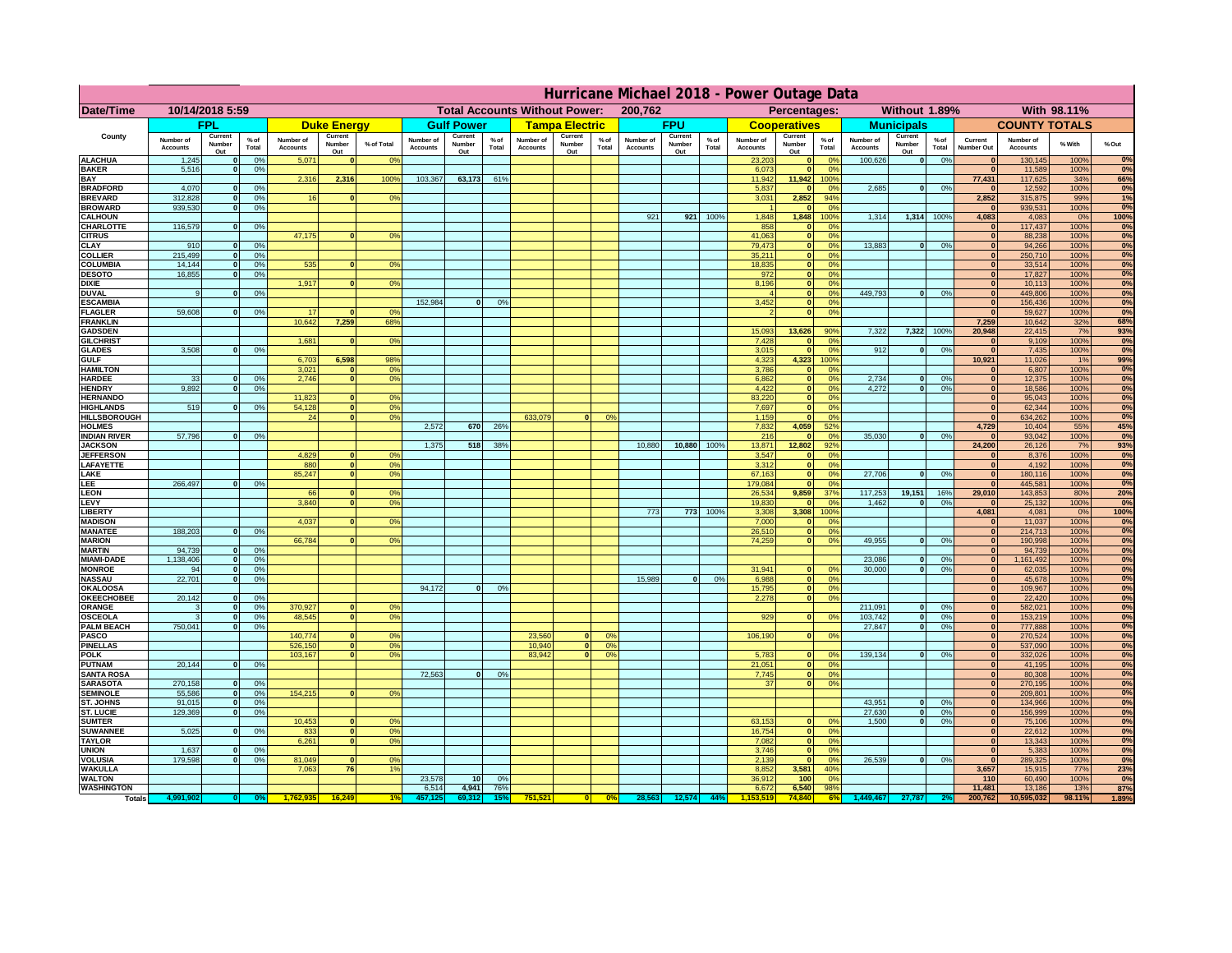| 10/14/2018 5:59                                                   | <b>Michael 2018</b>              |                 |                  |                          |                                   |  |  |  |
|-------------------------------------------------------------------|----------------------------------|-----------------|------------------|--------------------------|-----------------------------------|--|--|--|
| <b>Power Provider</b>                                             | County                           | <b>Accounts</b> | <b>Outages</b>   | <b>Outage Percentage</b> | <b>Estimated Restore Time</b>     |  |  |  |
| <b>Gulf Power Company</b>                                         | <b>BAY</b>                       | 103,367         | 63,173           |                          | $61.12\% > 5$ days                |  |  |  |
| City of Tallahassee                                               | <b>LEON</b>                      | 117.253         | 19,151           | 16.33% TBD               |                                   |  |  |  |
| Talquin Electric Cooperative, Inc.                                | <b>GADSDEN</b>                   | 15,093          | 13,626           |                          | $90.28\% > 5$ days                |  |  |  |
| West Florida Electric Cooperative, Inc.                           | <b>JACKSON</b>                   | 13,824          | 12,755           |                          | 92.27% > 5days                    |  |  |  |
| Gulf Coast Electric Cooperative, Inc.                             | <b>BAY</b>                       | 11,942          | 11,942           | 100.00% > 5days          |                                   |  |  |  |
| Florida Public Utilities Corporation                              | <b>JACKSON</b>                   | 10,880          | 10,880           | 100.00% >5 days          |                                   |  |  |  |
| Talquin Electric Cooperative, Inc.                                | <b>LEON</b>                      | 26,534          | 9,859            |                          | $37.16\% > 5$ days                |  |  |  |
| Duke Energy                                                       | <b>FRANKLIN</b>                  | 10,642          | 7,259            | 68.21% TBD               |                                   |  |  |  |
| <b>Duke Energy</b>                                                | <b>GULF</b>                      | 6,703           | 6,598            | 98.43% TBD               |                                   |  |  |  |
| <b>Gulf Power Company</b>                                         | WASHINGTON                       | 6,514           | 4,941            |                          | 75.85% > 5days                    |  |  |  |
| City of Quincy                                                    | <b>GADSDEN</b>                   | 4,768           | 4,768            | 100.00% TBD              |                                   |  |  |  |
| Gulf Coast Electric Cooperative, Inc.                             | <b>GULF</b>                      | 4,323           | 4,323            | 100.00% > 5days          |                                   |  |  |  |
| West Florida Electric Cooperative, Inc.                           | <b>HOLMES</b>                    | 7,539           | 4,059            |                          | 53.84% > 5days                    |  |  |  |
| Talquin Electric Cooperative, Inc.                                | WAKULLA                          | 8,852           | 3,581            |                          | $40.45\% > 5$ days                |  |  |  |
| Talquin Electric Cooperative, Inc.                                | <b>LIBERTY</b>                   | 3,308           | 3,308            | 100.00% > 5days          |                                   |  |  |  |
| West Florida Electric Cooperative, Inc.                           | CALHOUN                          | 2,977           | 2,852            |                          | 95.80% > 5days                    |  |  |  |
| West Florida Electric Cooperative, Inc.                           | <b>WASHINGTON</b>                | 2,437           | 2.437            | $100.00\% > 5$ days      |                                   |  |  |  |
| Gulf Coast Electric Cooperative, Inc.                             | <b>WASHINGTON</b>                | 2,437           | 2,437            | 100.00% > 5days          |                                   |  |  |  |
| <b>Duke Energy</b>                                                | <b>BAY</b>                       | 2,316           | 2,316            | 100.00% TBD              |                                   |  |  |  |
| Gulf Coast Electric Cooperative, Inc.                             | <b>CALHOUN</b>                   | 1,848           | 1,848            | 100.00% >5 days          |                                   |  |  |  |
| City of Havana                                                    | <b>GADSDEN</b>                   | 1,391           | 1,391            | 100.00% TBD              |                                   |  |  |  |
| City of Blountstown                                               | <b>CALHOUN</b>                   | 1,314           | 1,314            | 100.00% TBD              |                                   |  |  |  |
| Chattahoochee Electric                                            | <b>GADSDEN</b><br><b>CALHOUN</b> | 1,163<br>921    | 1,163<br>921     | 100.00% TBD              |                                   |  |  |  |
| Florida Public Utilities Corporation                              |                                  |                 |                  | 100.00% > 5days          |                                   |  |  |  |
| Florida Public Utilities Corporation<br><b>Gulf Power Company</b> | <b>LIBERTY</b><br><b>HOLMES</b>  | 773<br>2,572    | 773<br>670       |                          | 100.00% > 5days<br>26.05% > 5days |  |  |  |
| <b>Gulf Power Company</b>                                         | <b>JACKSON</b>                   | 1,375           | 518              |                          | 37.67% > 5days                    |  |  |  |
| Gulf Coast Electric Cooperative, Inc.                             | <b>WALTON</b>                    | 100             | 100              | 100.00% > 5days          |                                   |  |  |  |
| <b>Duke Energy</b>                                                | <b>WAKULLA</b>                   | 7,063           | 76               | 1.08% TBD                |                                   |  |  |  |
| Gulf Coast Electric Cooperative, Inc.                             | JACKSON                          | 47              | 47               | 100.00% > 5days          |                                   |  |  |  |
| <b>Gulf Power Company</b>                                         | <b>WALTON</b>                    | 23,578          | 10               |                          | $0.04\% > 5$ days                 |  |  |  |
| Choctawhatchee Electric Cooperative                               | <b>WALTON</b>                    | 36,812          | $\overline{0}$   |                          | 0.00% Restored                    |  |  |  |
| Choctawhatchee Electric Cooperative                               | <b>HOLMES</b>                    | 293             | $\mathbf{0}$     |                          | 0.00% Restored                    |  |  |  |
| <b>Gulf Power Company</b>                                         | <b>OKALOOSA</b>                  | 94,172          | $\mathbf 0$      |                          | 0.00% Restored                    |  |  |  |
| Duke Energy                                                       | <b>JEFFERSON</b>                 | 4,829           | 0                |                          | 0.00% Restored                    |  |  |  |
| <b>Gulf Power Company</b>                                         | <b>SANTA ROSA</b>                | 72,563          | $\bf{0}$         |                          | 0.00% Restored                    |  |  |  |
| <b>Gulf Power Company</b>                                         | <b>ESCAMBIA</b>                  | 152,984         | $\mathbf 0$      |                          | 0.00% Restored                    |  |  |  |
| Choctawhatchee Electric Cooperative                               | <b>OKALOOSA</b>                  | 15,795          | $\bf{0}$         |                          | 0.00% Restored                    |  |  |  |
| <b>Duke Energy</b>                                                | LEON                             | 66              | $\bf{0}$         |                          | 0.00% Restored                    |  |  |  |
| <b>Tri-County Electric Cooperative</b>                            | <b>JEFFERSON</b>                 | 3,547           | $\mathbf 0$      |                          | 0.00% Restored                    |  |  |  |
| Choctawhatchee Electric Cooperative                               | <b>SANTA ROSA</b>                | 201             | $\overline{0}$   |                          | 0.00% Restored                    |  |  |  |
| Florida Power and Light Company                                   | MIAMI-DADE                       | 1,138,406       | $\bf{0}$         | 0.00% TBD                |                                   |  |  |  |
| Florida Power and Light Company                                   | <b>BROWARD</b>                   | 939,530         | $\bf{0}$         | 0.00% TBD                |                                   |  |  |  |
| Florida Power and Light Company                                   | PALM BEACH                       | 750,041         | $\bf{0}$         | 0.00% TBD                |                                   |  |  |  |
| <b>Tampa Electric Company</b>                                     | <b>HILLSBOROUGH</b>              | 633,079         | $\boldsymbol{0}$ |                          | 0.00% Restored                    |  |  |  |
| <b>Duke Energy</b>                                                | <b>PINELLAS</b>                  | 526,150         | $\overline{0}$   |                          | 0.00% Restored                    |  |  |  |
| Jacksonville (JEA)                                                | <b>DUVAL</b>                     | 430,918         | $\bf{0}$         | 0.00% TBD                |                                   |  |  |  |
| <b>Duke Energy</b>                                                | <b>ORANGE</b>                    | 370,927         | $\bf{0}$         |                          | 0.00% Restored                    |  |  |  |
| Florida Power and Light Company                                   | <b>BREVARD</b>                   | 312,828         | $\boldsymbol{0}$ | 0.00% TBD                |                                   |  |  |  |
| Florida Power and Light Company                                   | SARASOTA                         | 270,158         | $\boldsymbol{0}$ | 0.00% TBD                |                                   |  |  |  |
| Florida Power and Light Company                                   | LEE                              | 266,497         | $\overline{0}$   | 0.00% TBD                |                                   |  |  |  |
| Florida Power and Light Company                                   | <b>COLLIER</b>                   | 215,499         | $\bf{0}$         | 0.00% TBD                |                                   |  |  |  |
| Orlando (Orlando Utilities Commission - OUC)                      | <b>ORANGE</b>                    | 197,030         | $\overline{0}$   | 0.00% TBD                |                                   |  |  |  |
| Florida Power and Light Company                                   | <b>MANATEE</b>                   | 188,203         | $\boldsymbol{0}$ | 0.00% TBD                |                                   |  |  |  |
| Florida Power and Light Company                                   | <b>VOLUSIA</b>                   | 179,598         | $\boldsymbol{0}$ | 0.00% TBD                |                                   |  |  |  |
| Lee County Electric Cooperative                                   | LEE                              | 179,084         | $\overline{0}$   | 0.00% TBD                |                                   |  |  |  |
| <b>Duke Energy</b>                                                | <b>SEMINOLE</b>                  | 154,215         | $\bf{0}$         |                          | 0.00% Restored                    |  |  |  |
| <b>Duke Energy</b>                                                | PASCO                            | 140,774         | $\mathbf 0$      |                          | 0.00% Restored                    |  |  |  |
| Florida Power and Light Company                                   | <b>ST. LUCIE</b>                 | 129,369         | 0                | 0.00% TBD                |                                   |  |  |  |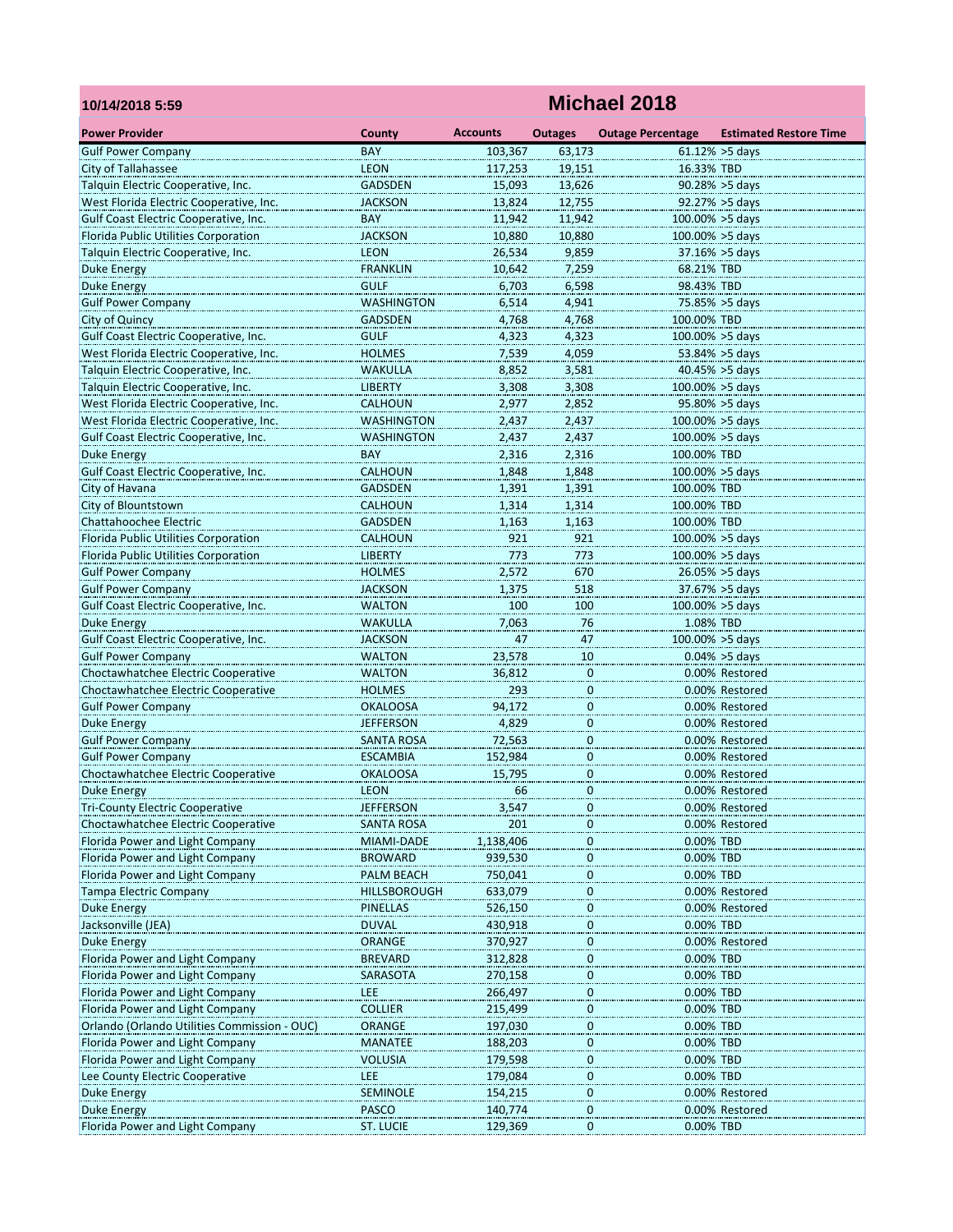| Lakeland (Lakeland Electric)                                                      | <b>POLK</b>                    | 124,965        | 0                       | 0.00% TBD                   |
|-----------------------------------------------------------------------------------|--------------------------------|----------------|-------------------------|-----------------------------|
| Florida Power and Light Company                                                   | <b>CHARLOTTE</b>               | 116,579        | 0                       | 0.00% TBD                   |
| Withlacoochee River Electric Cooperative, Inc.                                    | <b>PASCO</b>                   | 106,154        | $\mathbf 0$             | 0.00% TBD                   |
| Duke Energy                                                                       | <b>POLK</b>                    | 103,167        | $\mathbf 0$             | 0.00% Restored              |
| Florida Power and Light Company                                                   | <b>MARTIN</b>                  | 94,739         | $\pmb{0}$               | 0.00% TBD                   |
| Gainesville (Gainesville Regional Utilities - GRU)                                | <b>ALACHUA</b>                 | 94,473         | 0                       | 0.00% TBD                   |
| Florida Power and Light Company                                                   | ST. JOHNS                      | 91,015         | 0                       | 0.00% TBD                   |
| <b>Duke Energy</b>                                                                | LAKE                           | 85,247         | $\mathbf{0}$            | 0.00% Restored              |
| Tampa Electric Company                                                            | <b>POLK</b>                    | 83,942         | $\mathbf 0$             | 0.00% Restored              |
| Withlacoochee River Electric Cooperative, Inc.                                    | <b>HERNANDO</b>                | 83,034         | $\pmb{0}$               | 0.00% TBD                   |
| <b>Duke Energy</b>                                                                |                                | 81,049         | 0                       | 0.00% Restored              |
|                                                                                   | VOLUSIA                        |                |                         |                             |
| <b>Clay Electric Cooperative</b>                                                  | <b>CLAY</b>                    | 79,473         | 0                       | 0.00% TBD                   |
| Kissimmee (Kissimmee Utility Authority - KUA)                                     | <b>OSCEOLA</b>                 | 67,889         | 0                       | 0.00% TBD                   |
| <b>Duke Energy</b>                                                                | <b>MARION</b>                  | 66,784         | $\mathbf 0$             | 0.00% Restored              |
| Sumter Electric Cooperative, Inc.                                                 | LAKE                           | 64,924         | $\mathbf 0$             | 0.00% TBD                   |
| Sumter Electric Cooperative, Inc.                                                 | <b>SUMTER</b>                  | 62,229         | 0                       | 0.00% Restored              |
| Florida Power and Light Company                                                   | <b>FLAGLER</b>                 | 59,608         | 0                       | 0.00% TBD                   |
| Sumter Electric Cooperative, Inc.                                                 | <b>MARION</b>                  | 57,949         | $\mathbf 0$             | 0.00% TBD                   |
| Florida Power and Light Company                                                   | <b>INDIAN RIVER</b>            | 57,796         | $\mathbf{0}$            | 0.00% TBD                   |
| Florida Power and Light Company                                                   | <b>SEMINOLE</b>                | 55,586         | $\mathbf 0$             | 0.00% TBD                   |
| Duke Energy                                                                       | <b>HIGHLANDS</b>               | 54,128         | 0                       | 0.00% Restored              |
| Ocala (Ocala Electric Utility)                                                    | <b>MARION</b>                  | 49,955         | $\overline{0}$          | 0.00% TBD                   |
| Duke Energy                                                                       | <b>OSCEOLA</b>                 | 48,545         | $\overline{\mathbf{0}}$ | 0.00% Restored              |
| <b>Duke Energy</b>                                                                | <b>CITRUS</b>                  | 47,175         | $\mathbf 0$             | 0.00% Restored              |
| St. Cloud (Operated by OUC)                                                       | <b>OSCEOLA</b>                 | 35,853         | $\mathbf 0$             | 0.00% TBD                   |
| Lee County Electric Cooperative                                                   | <b>COLLIER</b>                 | 35,211         | 0                       | 0.00% TBD                   |
|                                                                                   |                                |                |                         |                             |
| City of Vero Beach                                                                | <b>INDIAN RIVER</b>            | 35,030         | $\overline{0}$          | 0.00% TBD                   |
| Florida Keys Electric Cooperative                                                 | <b>MONROE</b>                  | 31,941         | $\mathbf{0}$            | 0.00% TBD                   |
| <b>Keys Energy Services</b>                                                       | <b>MONROE</b>                  | 30,000         | $\mathbf 0$             | 0.00% TBD                   |
| Lake Worth Utilities                                                              | PALM BEACH                     | 27,847         | $\mathbf 0$             | 0.00% TBD                   |
| Fort Pierce Utilities Authority                                                   | ST. LUCIE                      | 27,630         | 0                       | 0.00% TBD                   |
| Jacksonville (JEA)                                                                | ST. JOHNS                      | 27,580         | $\overline{\mathbf{0}}$ | 0.00% TBD                   |
| New Smyrna Beach (Utilities Commission - UCNSB)                                   | <b>VOLUSIA</b>                 | 26,539         | $\overline{0}$          | 0.00% TBD                   |
| Peace River Electric Cooperative, Inc.                                            | <b>MANATEE</b>                 | 26,510         | $\mathbf 0$             | 0.00% TBD                   |
| Withlacoochee River Electric Cooperative, Inc.                                    | <b>CITRUS</b>                  | 25,648         | $\mathbf 0$             | 0.00% TBD                   |
| <b>Tampa Electric Company</b>                                                     | <b>PASCO</b>                   | 23,560         | 0                       | 0.00% Restored              |
| Homestead                                                                         | MIAMI-DADE                     | 23,086         | $\overline{0}$          | 0.00% TBD                   |
| Florida Power and Light Company                                                   | <b>NASSAU</b>                  | 22,701         | $\overline{\mathbf{0}}$ | 0.00% TBD                   |
| <b>Clay Electric Cooperative</b>                                                  | <b>ALACHUA</b>                 | 22,328         | $\mathbf{0}$            | 0.00% TBD                   |
| City of Leesburg                                                                  | LAKE                           | 22,000         | $\mathbf 0$             | 0.00% TBD                   |
| Clay Electric Cooperative                                                         | <b>PUTNAM</b>                  | 21,051         | 0                       | 0.00% TBD                   |
|                                                                                   |                                |                |                         |                             |
| Florida Power and Light Company                                                   | PUTNAM                         | 20,144         | o                       | 0.00% TBD                   |
| Florida Power and Light Company                                                   | <b>OKEECHOBEE</b>              | 20,142         | $\overline{0}$          | 0.00% TBD                   |
| Jacksonville Beach (Beaches Energy Services)                                      | <b>DUVAL</b>                   | 18,875         | 0                       | 0.00% TBD                   |
| Central Florida Electric Cooperative                                              | LEVY                           | 17,513         | 0                       | 0.00% Restored              |
| Clay Electric Cooperative                                                         | <b>COLUMBIA</b>                | 16,922         | 0                       | 0.00% TBD                   |
| Florida Power and Light Company                                                   | <b>DESOTO</b>                  | 16,855         | $\overline{0}$          | 0.00% TBD                   |
| Suwannee Valley Electric Cooperative, Inc.                                        | SUWANNEE                       | 16,749         | $\overline{0}$          | 0.00% Restored              |
| Jacksonville Beach (Beaches Energy Services)                                      | ST. JOHNS                      | 16,371         | $\pmb{0}$               | 0.00% TBD                   |
| Clay Electric Cooperative                                                         | <b>MARION</b>                  | 16,301         | 0                       | 0.00% TBD                   |
| Florida Public Utilities Corporation                                              | <b>NASSAU</b>                  | 15,989         | 0                       | 0.00% Restored              |
| Sumter Electric Cooperative, Inc.                                                 | <b>CITRUS</b>                  | 15,415         | $\overline{0}$          | 0.00% TBD                   |
| Florida Power and Light Company                                                   | <b>COLUMBIA</b>                | 14,144         | $\overline{0}$          | 0.00% TBD                   |
| City of Winter Park                                                               | <b>ORANGE</b>                  | 13,941         | $\pmb{0}$               | 0.00% TBD                   |
| Duke Energy                                                                       | <b>HERNANDO</b>                | 11,823         | 0                       | 0.00% Restored              |
| City of Bartow                                                                    | <b>POLK</b>                    | 11,790         | 0                       | 0.00% TBD                   |
| <b>Tampa Electric Company</b>                                                     | PINELLAS                       | 10,940         |                         | 0.00% Restored              |
|                                                                                   |                                |                | $\overline{0}$          |                             |
| <b>Duke Energy</b>                                                                | <b>SUMTER</b>                  | 10,453         | 0                       | 0.00% Restored              |
| Jacksonville (JEA)                                                                | <b>CLAY</b>                    | 9,994          | $\pmb{0}$               | 0.00% TBD                   |
| Florida Power and Light Company                                                   | <b>HENDRY</b>                  | 9,892          | 0                       | 0.00% TBD                   |
|                                                                                   |                                |                |                         |                             |
| Central Florida Electric Cooperative                                              | <b>DIXIE</b>                   | 7,595          | 0                       | 0.00% TBD                   |
| Escambia River Electric Cooperative, Inc.<br>Central Florida Electric Cooperative | SANTA ROSA<br><b>GILCHRIST</b> | 7,544<br>7,424 | $\overline{0}$<br>0     | 0.00% TBD<br>0.00% Restored |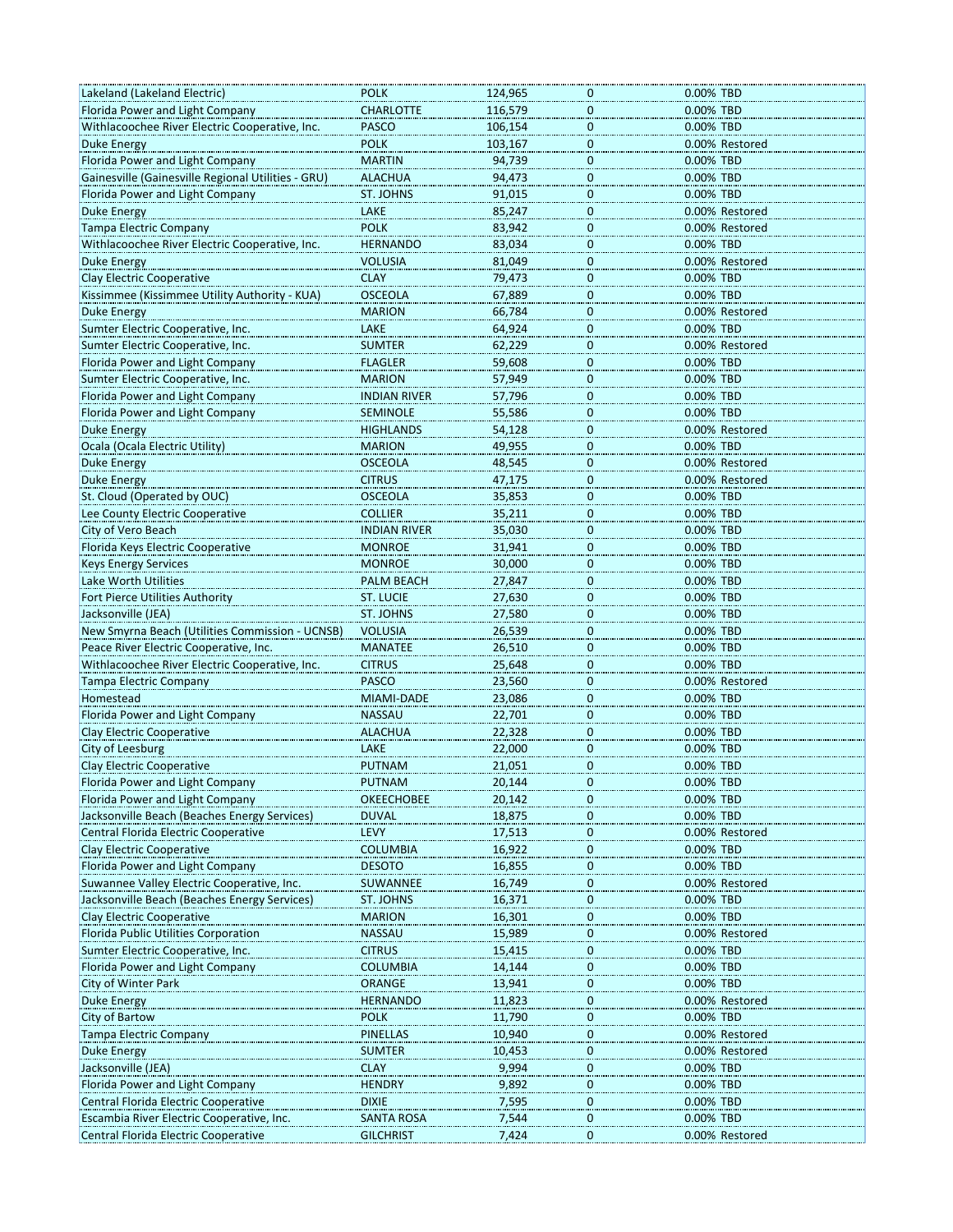| Glades Electric Cooperative, Inc.                                            | <b>HIGHLANDS</b>    | 7,321          | 0                           | 0.00% TBD              |
|------------------------------------------------------------------------------|---------------------|----------------|-----------------------------|------------------------|
| <b>Tri-County Electric Cooperative</b>                                       | <b>TAYLOR</b>       | 7,082          | 0                           | 0.00% Restored         |
| <b>Tri-County Electric Cooperative</b>                                       | <b>MADISON</b>      | 7,000          | $\mathbf 0$                 | 0.00% Restored         |
| Okefenoke Rural Electric Membership Corporation                              | <b>NASSAU</b>       | 6,988          | $\mathbf 0$                 | 0.00% TBD              |
| Peace River Electric Cooperative, Inc.                                       | <b>HARDEE</b>       | 6,862          | $\overline{0}$              | 0.00% TBD              |
| Duke Energy                                                                  | <b>TAYLOR</b>       | 6,261          | 0                           | 0.00% Restored         |
| Clay Electric Cooperative                                                    | <b>BRADFORD</b>     | 5,837          | $\overline{0}$              | 0.00% TBD              |
| City of Mount Dora                                                           | LAKE                | 5,706          | $\mathbf 0$                 | 0.00% TBD              |
| Florida Power and Light Company                                              | <b>BAKER</b>        | 5,516          | $\mathbf 0$                 | 0.00% TBD              |
| Peace River Electric Cooperative, Inc.                                       | <b>POLK</b>         | 5,253          | $\overline{0}$              | 0.00% TBD              |
| Duke Energy                                                                  | <b>ALACHUA</b>      | 5,071          | 0                           | 0.00% Restored         |
| Florida Power and Light Company                                              | SUWANNEE            | 5,025          | $\overline{0}$              | 0.00% TBD              |
| City of Alachua                                                              | <b>ALACHUA</b>      | 4,426          | 0                           | 0.00% TBD              |
| City of Clewiston                                                            | <b>HENDRY</b>       | 4,272          | $\mathbf 0$                 | 0.00% TBD              |
| Florida Power and Light Company                                              | <b>BRADFORD</b>     | 4,070          | $\overline{0}$              | 0.00% TBD              |
| <b>Duke Energy</b>                                                           | <b>MADISON</b>      | 4,037          | 0                           | 0.00% Restored         |
| <b>Green Cove Springs Electric</b>                                           | <b>CLAY</b>         | 3,889          |                             | 0.00% TBD              |
| <b>Duke Energy</b>                                                           | LEVY                | 3,840          | $\bf{0}$<br>0               | 0.00% Restored         |
| Suwannee Valley Electric Cooperative, Inc.                                   | <b>HAMILTON</b>     | 3,786          | $\mathbf 0$                 | 0.00% Restored         |
| <b>Clay Electric Cooperative</b>                                             | <b>UNION</b>        | 3,746          |                             | 0.00% TBD              |
| Okefenoke Rural Electric Membership Corporation                              | <b>BAKER</b>        | 3,597          | $\overline{0}$<br>0         |                        |
| Glades Electric Cooperative, Inc.                                            | <b>HENDRY</b>       | 3,530          |                             | 0.00% TBD<br>0.00% TBD |
|                                                                              | <b>GLADES</b>       |                | $\overline{0}$              | 0.00% TBD              |
| Florida Power and Light Company<br>Escambia River Electric Cooperative, Inc. | <b>ESCAMBIA</b>     | 3,508<br>3,452 | $\mathbf{0}$<br>$\mathbf 0$ | 0.00% TBD              |
|                                                                              |                     |                |                             |                        |
| Suwannee Valley Electric Cooperative, Inc.                                   | LAFAYETTE           | 3,252          | $\overline{0}$              | 0.00% Restored         |
| <b>Duke Energy</b>                                                           | <b>HAMILTON</b>     | 3,021          | 0                           | 0.00% Restored         |
| Glades Electric Cooperative, Inc.                                            | <b>GLADES</b>       | 3,015          | $\overline{0}$              | 0.00% TBD              |
| <b>Duke Energy</b>                                                           | <b>HARDEE</b>       | 2,746          | $\mathbf 0$                 | 0.00% Restored         |
| City of Wauchula                                                             | <b>HARDEE</b>       | 2,734          | $\mathbf 0$                 | 0.00% TBD              |
| City of Starke                                                               | <b>BRADFORD</b>     | 2,685          | $\overline{0}$              | 0.00% TBD              |
| Clay Electric Cooperative                                                    | <b>BAKER</b>        | 2,476          | 0                           | 0.00% TBD              |
| City of Fort Meade                                                           | <b>POLK</b>         | 2,379          | $\overline{0}$              | 0.00% TBD              |
| Glades Electric Cooperative, Inc.                                            | <b>OKEECHOBEE</b>   | 2,278          | $\boldsymbol{0}$            | 0.00% TBD              |
| Clay Electric Cooperative                                                    | LAKE                | 2,239          | $\mathbf 0$                 | 0.00% TBD              |
| <b>Clay Electric Cooperative</b>                                             | <b>VOLUSIA</b>      | 2,139          | $\overline{0}$              | 0.00% TBD              |
| <b>Duke Energy</b>                                                           | <b>DIXIE</b>        | 1,917          | 0                           | 0.00% Restored         |
| Suwannee Valley Electric Cooperative, Inc.                                   | <b>COLUMBIA</b>     | 1,913          | $\bf{0}$                    | 0.00% Restored         |
| City of Newberry                                                             | <b>ALACHUA</b>      | 1,727          | $\mathbf{0}$                | 0.00% TBD              |
| <b>Duke Energy</b>                                                           | <b>GILCHRIST</b>    | 1,681          | $\mathbf 0$                 | 0.00% Restored         |
| Florida Power and Light Company                                              | <b>UNION</b>        | 1,637          | $\bf{0}$                    | 0.00% TBD              |
| Sumter Electric Cooperative, Inc.                                            | LEVY                | 1,605          | 0                           | 0.00% TBD              |
| City of Bushnell                                                             | SUMIER              | 1,500          | U                           | 0.00% IBD              |
| City of Williston                                                            | LEVY                | 1,462          | $\bf{0}$                    | 0.00% TBD              |
| Florida Power and Light Company                                              | <b>ALACHUA</b>      | 1,245          | $\overline{0}$              | 0.00% TBD              |
| Peace River Electric Cooperative, Inc.                                       | <b>HILLSBOROUGH</b> | 1,159          | $\overline{0}$              | 0.00% TBD              |
| Peace River Electric Cooperative, Inc.                                       | <b>DESOTO</b>       | 972            | $\bf{0}$                    | 0.00% TBD              |
| Peace River Electric Cooperative, Inc.                                       | <b>OSCEOLA</b>      | 929            | $\bf{0}$                    | 0.00% TBD              |
| Withlacoochee River Electric Cooperative, Inc.                               | <b>SUMTER</b>       | 924            | $\overline{0}$              | 0.00% TBD              |
| City of Moore Haven                                                          | <b>GLADES</b>       | 912            | $\overline{0}$              | 0.00% TBD              |
| Florida Power and Light Company                                              | <b>CLAY</b>         | 910            | $\pmb{0}$                   | 0.00% TBD              |
| Lee County Electric Cooperative                                              | <b>HENDRY</b>       | 892            | 0                           | 0.00% TBD              |
| Duke Energy                                                                  | LAFAYETTE           | 880            | $\bf{0}$                    | 0.00% Restored         |
| Central Florida Electric Cooperative                                         | <b>ALACHUA</b>      | 875            | $\boldsymbol{0}$            | 0.00% TBD              |
| Lee County Electric Cooperative                                              | <b>CHARLOTTE</b>    | 858            | $\bf{0}$                    | 0.00% TBD              |
| Duke Energy                                                                  | SUWANNEE            | 833            | $\bf{0}$                    | 0.00% Restored         |
| Clay Electric Cooperative                                                    | LEVY                | 712            | 0                           | 0.00% TBD              |
| <b>Tri-County Electric Cooperative</b>                                       | <b>DIXIE</b>        | 601            | $\boldsymbol{0}$            | 0.00% TBD              |
| <b>Duke Energy</b>                                                           | <b>COLUMBIA</b>     | 535            | $\overline{0}$              | 0.00% Restored         |
| Withlacoochee River Electric Cooperative, Inc.                               | <b>POLK</b>         | 530            | $\bf{0}$                    | 0.00% TBD              |
| Florida Power and Light Company                                              | <b>HIGHLANDS</b>    | 519            | $\bf{0}$                    | 0.00% TBD              |
| Peace River Electric Cooperative, Inc.                                       | <b>HIGHLANDS</b>    | 376            | 0                           | 0.00% TBD              |
| Peace River Electric Cooperative, Inc.                                       | <b>INDIAN RIVER</b> | 216            | 0                           | 0.00% TBD              |
| Sumter Electric Cooperative, Inc.                                            | <b>HERNANDO</b>     | 186            | 0                           | 0.00% TBD              |